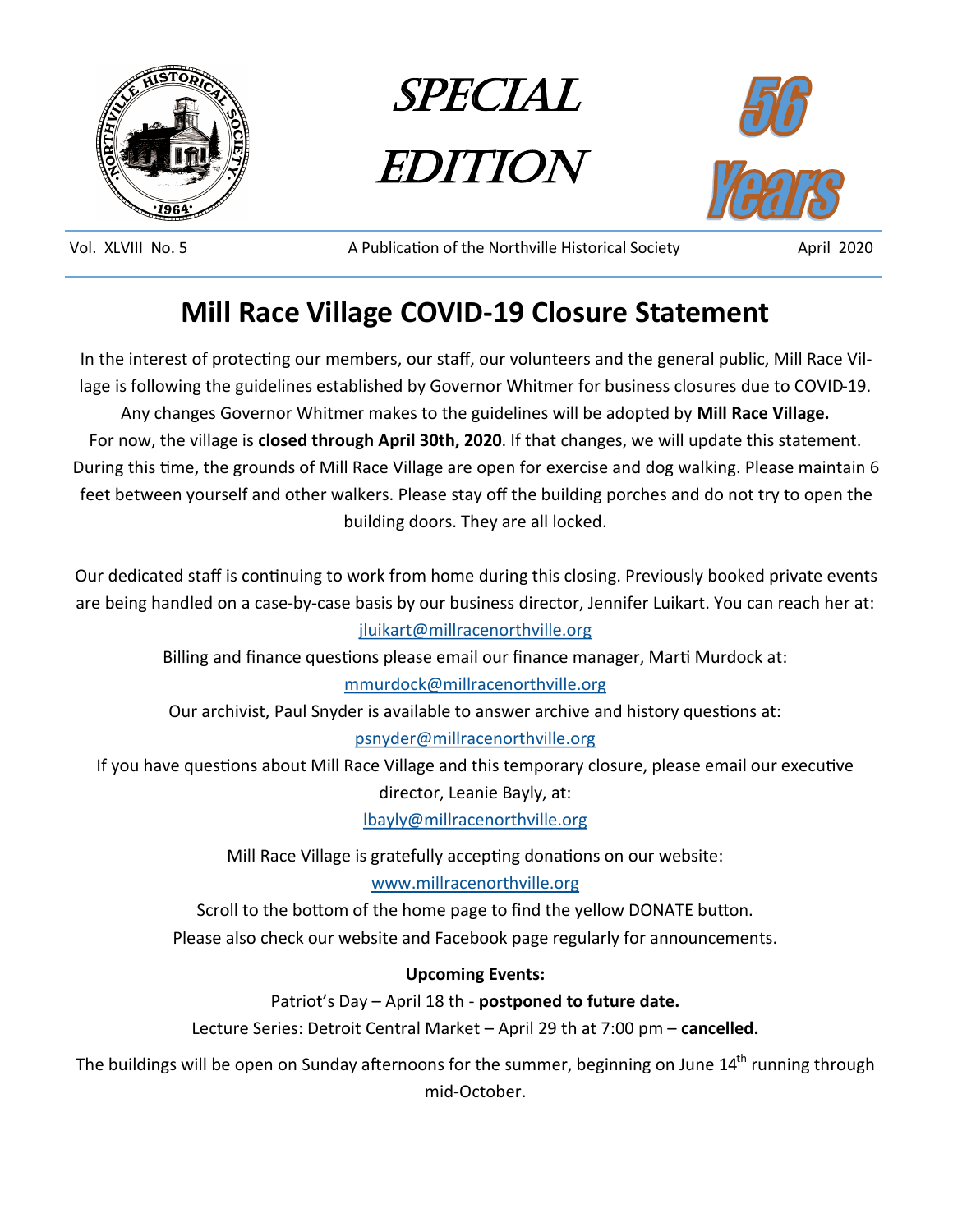# **Dreams Really Do Come True! Cady Inn Kitchen Renovation Project**

By Jennifer Luikart

Thanks to a generous donation from one of our members, the Cady Inn Kitchen is getting a much needed facelift!

When the kitchen was built in 1987, the NHS made do with what we had and what was donated. Gone is the laundry basin and the small, shallow single basin stainless steel sink. Also gone are the 2x4's that were used to create some of the countertop. We've tried to make the kitchen design simple enough to compliment the historic Inn, but still be a much more usable space for our staff, volunteers and for those who rent the Inn for parties. Our tea committee will be very pleased to find they now have more storage for China and our Stone Gang and Archives and Grounds and Event volunteers have a place for coffee, tea and mugs that they keep on hand in the Inn for their use on volunteer days!

New lower cabinets are in place, new maple butcher block will be put on all surfaces, a beautiful new double basin sink and restaurant style faucet have been installed. The design plan also calls for new under-cabinet lighting to be installed along with a new base cabinet next to the refrigerator to hold the microwave, opening up the counters for more prep space. All upper cabinets doors will be refitted to match the lower cabinets.



*Measure twice, kick a hole in the wall once.*



*Stone Gangers enjoy their traditional Tuesday Morning donut klatch.*

The cabinets have been painted a lighter shade of green and yellow, complimenting the rest of the interior paint in the Cady Inn. The walls are also being refreshed. The work has been put on hold because of the pandemic, but our crew will be back at work as soon as it is safe to do so.

Thank you to the Stone gang, especially project leads, Kirt Holder , Mike DeFrancesco and Ed Flayer. Many thanks to our generous donor, who has asked to remain anonymous.

\*If you are considering making a donation and would like it to be earmarked for a special project, please feel free to contact us to discuss some of our needs and how you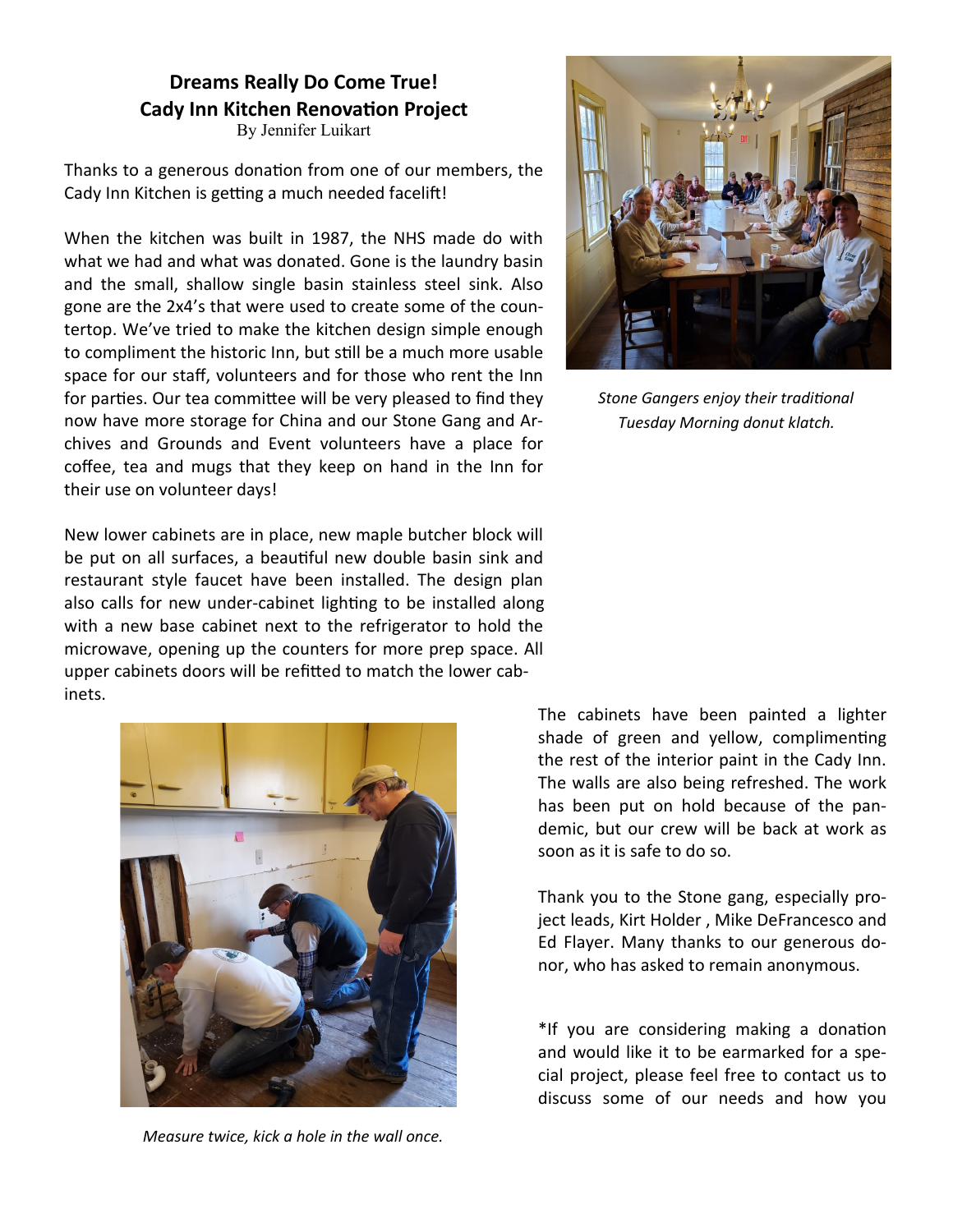## **CAN YOU HELP NORTHVILLE CIVIC CONCERN?**

During these anxious times, there is no greater anxiety than not knowing where your next meal will come from. Many of us in Northville are in a position to help with that.

Northville Civic Concern is open and is accepting food donations and monetary gifts. Donation drop off is Mondays and Wednesdays from 10:00 am to 12:00 pm and Fridays 10:00 am to 1:00 pm. You can pull up at the door and a volunteer will take your donation. You do not have to get out of your car.

The greatest needs at this time are canned fruit, oatmeal, breakfast bars, canned tuna, pasta sides, bread and soap of any kind. But anything will be greatly appreciated.

You can also make a monetary donation from your home by going to their website [https://northvillevolunteer.wixsite.com/](https://northvillevolunteer.wixsite.com/civicconcern) [civicconcern](https://northvillevolunteer.wixsite.com/civicconcern) and clicking on the "donate" button.

Northville Civic Concern is located in the Highland Lakes Shopping Center at 43275 W. 7 Mile Rd., Northville, MI 48167.





#### **Operation Proud Mary**  by Paul Snyder

Many of you may have noticed that, for some time, the big wheel across from Mill Race Village has not been turning. Like a mast without a sail, a lamp without a bulb, or a lock without a key, the Northville Water Wheel is shy one functioning trashrack. The 100-yearold trashrack located on Mill Race Village property is broken. Its job is to prevent damaging debris from reaching the water wheel, so the race had to be closed.

The obvious solution is to replace the trashrack. That may sound simple but search as we might, all the local hardware stores were fresh out. A new one will have to be fabricated at the cost of an estimated \$25,000. Taking a cue from the lady waiving a coffee can of change at Marty McFly to "save the Clock Tower" in the movie **Back to the Future,** we will be spearheading an effort to raise enough funds to replace the trashrack. This repair will restore the water wheel to its former glory as a symbol of our industrial heritage. If you wish to participate in this initiative, please submit your donation to the Northville Historical Society specifically earmarked for this project. We thank you in advance for your interest.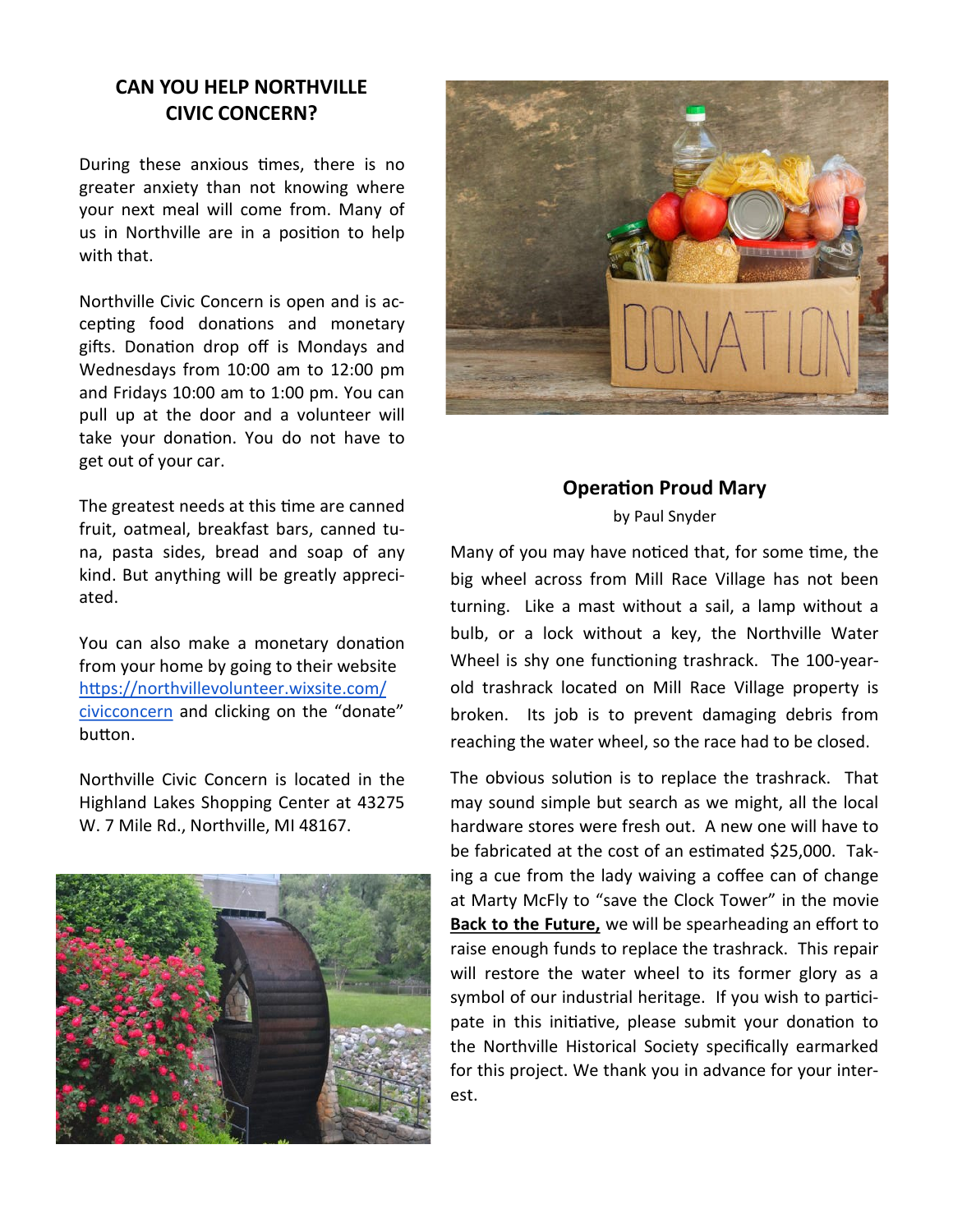## **2020 Lecture Series Update**

A near capacity crowd attended the first lecture of our series on January 29. Kicking off our 2020 season we were honored to have newly elected Northville Mayor Brian Turnbull speaking on a subject he knows so well, Northville History. This is the second year in a row that Mr. Turnbull has led off our lecture series, the previous year sharing the contributions of his civic minded parents, the late Bruce Turnbull and Rita Heatley Turnbull. You might say the Mayor is carrying on the family business of serving, boosting, and preserving the history of Northville.



*Balcony seating was made available for the capacity crowd.*



*Mayor Turnbull always keeps the attention of his audience.*

Head of Adult Services Librarian from the Northville District Library, Wendy Mutch assisted the Mayor acting as technical director. Staffing the projector, she engaged the pace of the lecture and controlled the displayed media offered to enhance the message. After an extended question and answer period the lecture concluded with appreciative applause for our presenters.

Unfortunately, we have had to cancel the lecture on Northville's role in abolition from Rochelle Danquah, how the Model T Changed America with Don Lacomb, and the Preservation Efforts for Detroit's Historic Central Market by Deb Reid. We don't know yet when or if our 2020 lecture series will be able to resume but please refer to our website at millracenorthville.org for further developments.